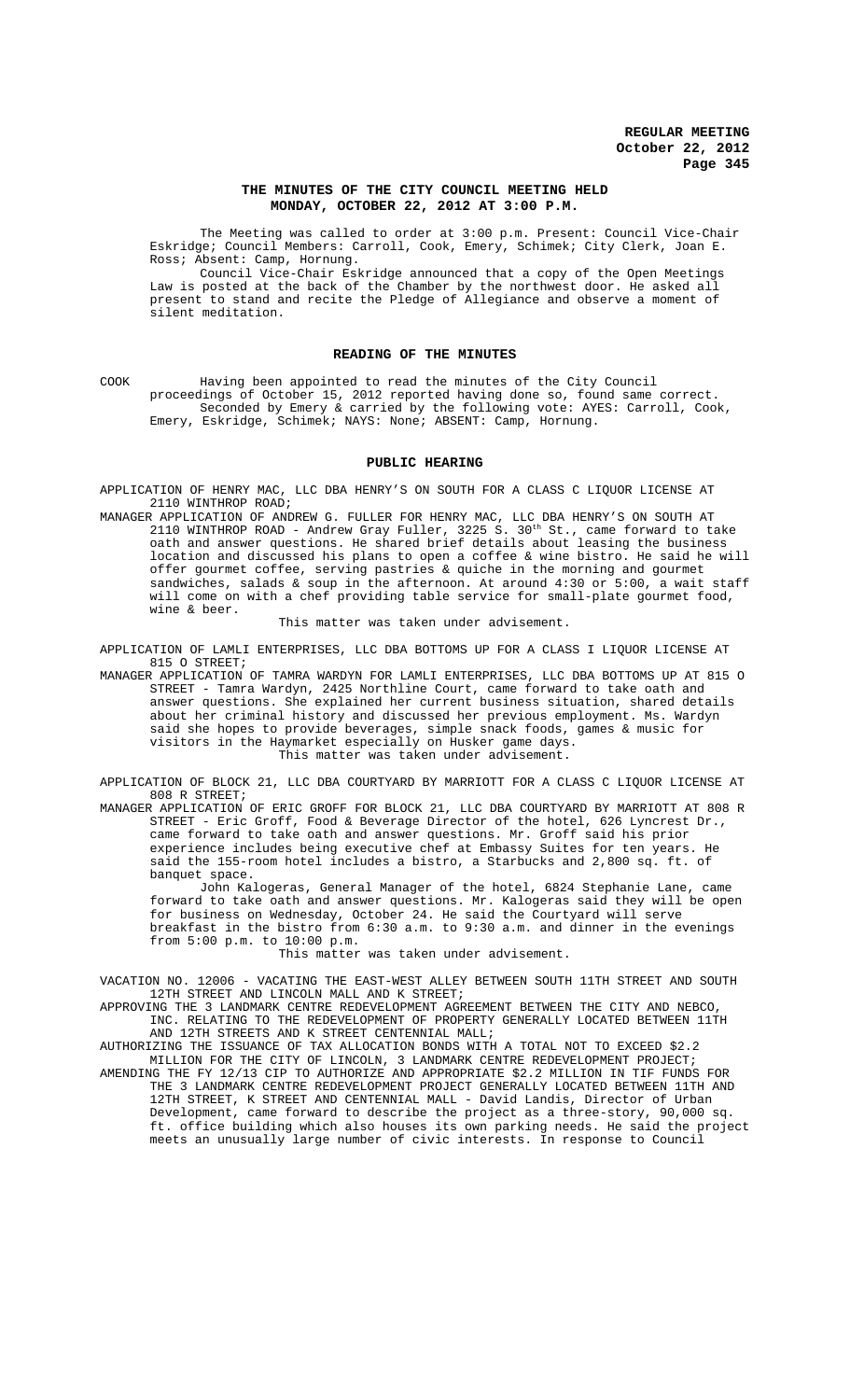questions, Mr. Landis said the private parking garage reduces on-street parking implications in the area and will add block parking to the downtown inventory. He described an amendment which will allow a plan to link two parts of a bike lane.

Dennis Scheer, The Clark Enersen Partners, 1010 Lincoln Mall, came forward to answer questions.

Kent Seacrest, Seacrest & Kalkowski, PC, LLO, 1111 Lincoln Mall, Suite 350, came forward to represent NEBCO, Inc., to express appreciation for everyone involved in the process and answer any questions.

Doug Whitehead, NEBCO, Inc., 1815 Y St., came forward to answer questions. He said they are looking forward to adding another Landmark building on Lincoln Mall. In response to Council Vice-Chair Eskridge's inquiry about retail possibilities, Mr. Whitehead said they are exploring all leasing options for the new building but the main focus is for Class A office tenants.

Lauren Wismer, Gilmore & Bell, 1248 O St., Suite 710, came forward to discuss proposed amendments to the bond ordinance. He said the public enhancements, as defined in the redevelopment agreement, are specifically included in the bond ordinance.

Rod Confer, City Attorney, came forward with a legislative amendment to clarify the project as being located between South  $11^{\text{th}}$  and South  $12^{\text{th}}$  Streets, not North  $11^{\text{th}}$  and North  $12^{\text{th}}$  Streets.

This matter was taken under advisement.

RE-ADOPTING THE WATER SYSTEM IMPACT FEE SCHEDULE, WATER DISTRIBUTION IMPACT FEE SCHEDULE, WASTEWATER IMPACT FEE SCHEDULE, ARTERIAL STREET IMPACT FEE SCHEDULE, AND NEIGHBORHOOD PARK AND TRAIL IMPACT FEE SCHEDULE WITHOUT ANY ADJUSTMENT FOR INFLATION FOR 2013 - Brad Hulse, Government Affairs Director, 8231 Beechwood Dr., came forward representing the Realtors Association of Lincoln in support of freezing impact fees to provide affordability for homeownership in the City. Because of the economy, national & local housing trends are changing and people are purchasing smaller homes. Mr. Hulse provided the example that whether people build a 900 sq. ft. home or a 2,000 sq. ft. home, the impact fee is the exact same.

Council Member Schimek expressed concern and questioned if meetings are being held to address impact fee discrepancies. In response to her concerns, Mr. Hulse said that the Impact Fee Task Force no longer functions as it once did but impact fee discussions are still being had. He said the Realtors Association and the Homebuilders Association have been in contact with the Mayor's office to come up with solutions.

.<br>Mike Rezac, Rezac Construction, came forward as President-Elect of Lincoln Home Builders Association, to express support of freezing impact fees. He said 90% of homes that his company builds are outside of Lincoln's city limits. He said the affordability of housing affects every single homeowner. When building a home and affordability is an issue, the  $$5,000$  fee is a major obstacle. Mr. Rezac said, initially when impact fees started in 2003, they were to be 10% of the solution of the infrastructure needs of the City of Lincoln. Impact fees will never be the whole solution –- those who represent the 90% balance of the solution need to sit down and find a method to deal with this issue together.

Coby Mach, LIBA, came forward in support of freezing the increase of impact fees that would automatically go into effect on January 1, 2013. Mr. Mach thanked Council for freezing impact fees for the last five years. He reported that visiting consultants believe that Lincoln's impact fees are double what they should be. Mr. Mach compared building permits from last year to this year. In commercial construction, hotels were up \$15 million; churches were up \$5 million. By contrast, industrial is down \$13 million; service/repair stations are down \$5 million; office/banking/professional buildings are down \$22 million.

Kyle Fischer, Lincoln Chamber of Commerce, 1135 M St., came forward to express support of the impact fee freeze. He stated that impact fees are only 10% of the solution. Mr. Fischer said as Lincoln grows, the property tax base, jobs & sales tax will grow as well. Without growth, the ever-growing cost of government will be paid by the same amount or fewer people. That results in higher taxes & higher burdens on businesses. He suggested that more General Fund dollars should be spent on infrastructure.

Russell Miller, 341 S.  $52^{\text{nd}}$  St., came forward representing the Lincoln Neighborhood Alliance in opposition to the impact fee freeze. He stated that revenues or profits from established infrastructure should be used to create a sinking fund for replacement of aging infrastructure. He said there is not enough money for new developments and for maintenance of existing assets. Mr. Miller said the home builder/developer must pay their total share of infrastructure costs with impact fees and Council must increase the fees to correct the past five years of not adjusting for inflation. This matter was taken under advisement.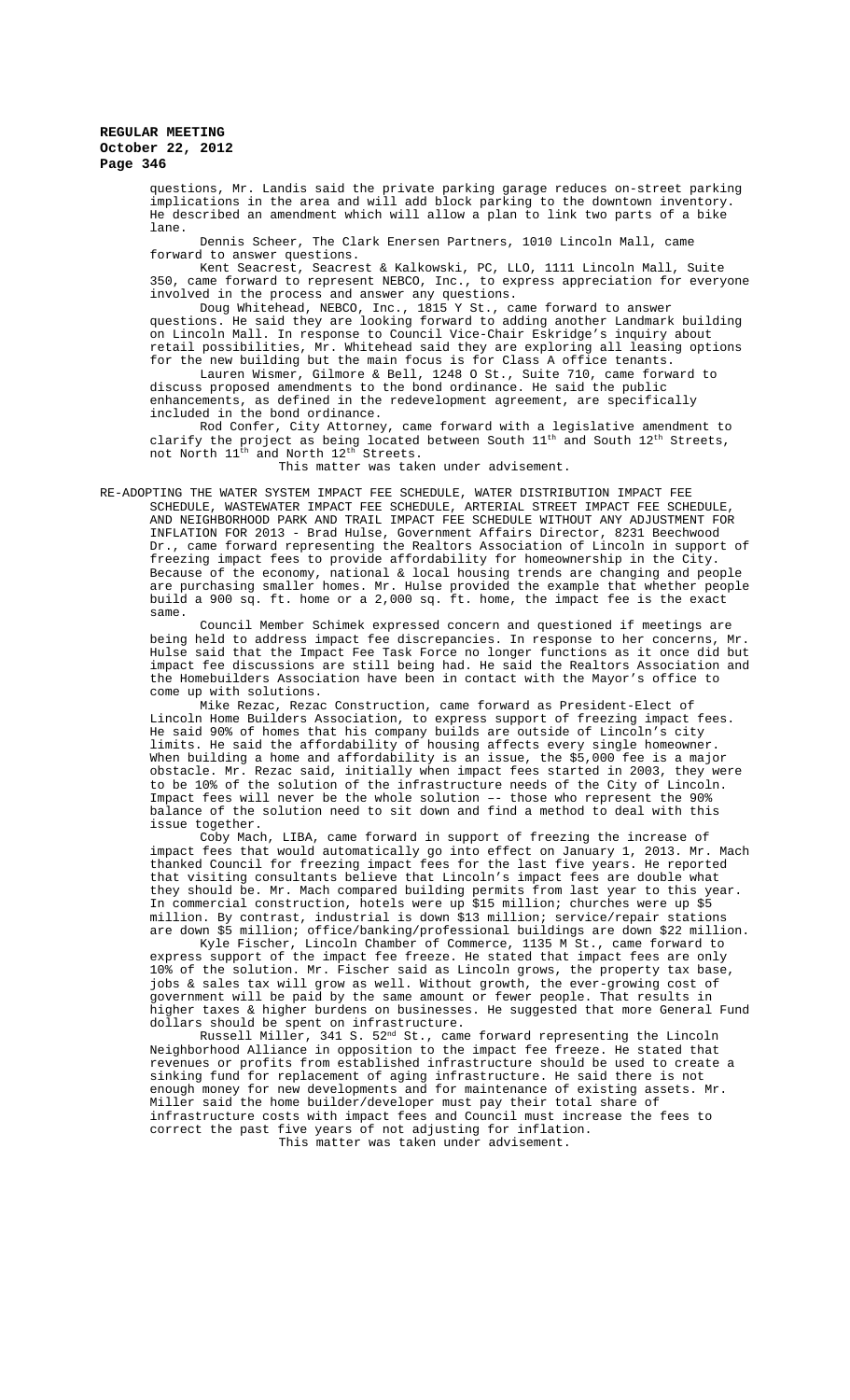# **COUNCIL ACTION**

#### **REPORTS OF CITY OFFICERS**

- APPOINTING LEO C. BENES TO THE ALARM REVIEW BOARD FOR A TERM EXPIRING JULY 1, 2013 CLERK read the following resolution, introduced by DiAnna Schimek, who moved its
- adoption:<br><u>A-87056</u> BE BE IT RESOLVED by the City Council of the City of Lincoln, Nebraska: That the appointment of Leo C. Benes to the Alarm Review Board for a term expiring July 1, 2013 is hereby approved.

Introduced by DiAnna Schimek Seconded by Carroll & carried by the following vote: AYES: Carroll, Cook, Emery, Eskridge, Schimek; NAYS: None; ABSENT: Camp, Hornung.

- AFFIDAVITS OF MAILING FOR BOARD OF EQUALIZATION FOR DOWNTOWN BUSINESS IMPROVEMENT DISTRICT, CORE BUSINESS DISTRICT OVERLAY AND DOWNTOWN MAINTENANCE DISTRICT TO BE HELD MONDAY, NOVEMBER 5, 2012, AT 3:00 P.M. - CLERK presented said report which was placed on file in the Office of the City Clerk.
- CLERK'S LETTER AND MAYOR'S APPROVAL OF RESOLUTIONS AND ORDINANCES PASSED BY THE CITY COUNCIL ON OCTOBER 8, 2012 - CLERK presented said report which was placed on file in the Office of the City Clerk. **(27-1)**

#### **PETITIONS & COMMUNICATIONS**

REFERRALS TO THE PLANNING DEPARTMENT:

Special Permit No. 12032 - Requested by Katharine Cloran for the authority to sell alcoholic beverages for consumption on the premises of a restaurant generally located at N. Cotner Boulevard and Fairfax Avenue (1551 N. Cotner Boulevard).<br>Special Permit No.

12033 - Requested by Lindsey Kubicek for an early learning childhood care facility for up to 99 children on property generally located at S. 48th Street and Apple Hill Lane (3134 S. 48th Street).

# PLACED ON FILE IN THE OFFICE OF THE CITY CLERK:

Administrative Amendment No. 12053 to Special Permit No. 1753B, Vavrina Meadows 1st Addition, approved by the Planning Director on October 11, 2012, requested by ESP, Inc., to modify the lot size of Lot 4, Block 33, to add an additional clubhouse building for the residents of the apartment complex on property generally located at S. 14th Street and Yankee Hill Road. Administrative Amendment No. 12055 to Special Permit No. 12014, Pleasant Hill Acres Community Unit Plan, approved by the Planning Director on October 12, 2012 requested by Geico Development, Inc. to revise the minimum building opening elevation on property generally located near S. Coddington Avenue and W. Pleasant Hill Road.

Administrative Amendment No. 11068 to Change of Zone No. 10018, Innovation Campus Planned Unit Development, approved by the Planning Director on October 12, 2012 requested by Olsson Associates to revise the street layout and block layout; remove the open swale along streets; revise the cross section of streets; revise the grading and drainage plan; revise flood plain information by decreasing the storage area, but still resulting in zero net rise; change the number of hotel rooms from 135 to 200; revise the bike trail location to show a protected bike path along Invention Boulevard; establish a height limit of 93 feet, since the height limit was eliminated by City Council in order that it may be set by administrative amendment; clarify and revise the General Notes, and update text on permitted uses, height & area and parking, on property generally located at N. Antelope Valley Parkway and Salt Creek Roadway.

#### **MISCELLANEOUS REFERRALS**

SETTING THE HEARING DATE OF MONDAY, NOVEMBER 5, 2012 AT 3:00 P.M. FOR THE APPLICATION OF IRONHORSE, LLC DBA CASK FOR A CLASS C LIQUOR LICENSE LOCATED AT 728 Q STREET, SUITE B - CLERK read the following resolution, introduced by Eugene Carroll, who moved its adoption for approval:<br>A-87057 BE IT RESOLVED by the City

BE IT RESOLVED by the City Council, of the City of Lincoln, that a hearing date is hereby set for Monday, November 5, 2012, at 3:00 p.m. or as soon thereafter as possible in the City Council Chambers, County-City Building, 555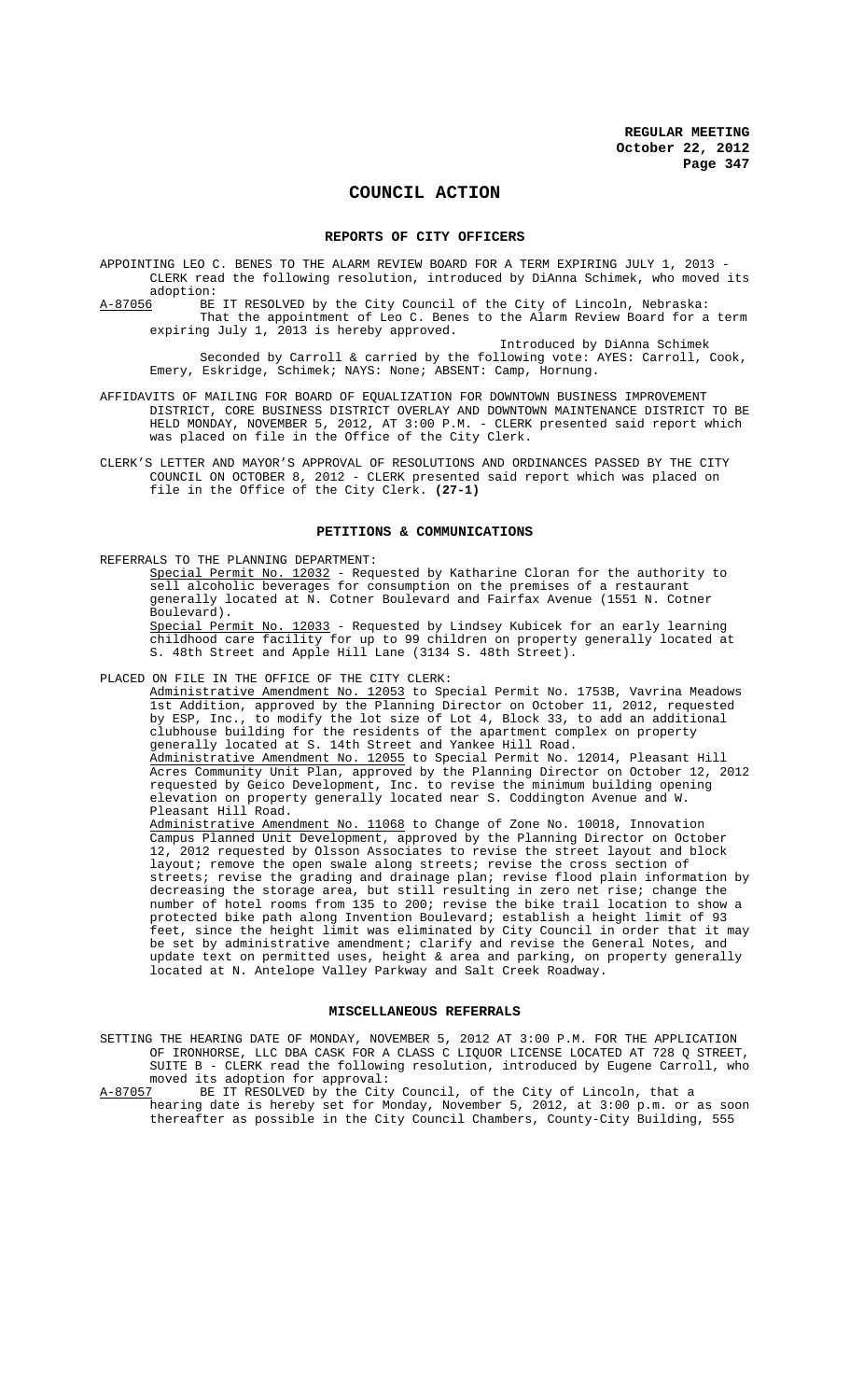S.  $10^{\text{th}}$  St., Lincoln, NE for the application of Ironhorse, LLC dba Cask for a Class C liquor license located at 728 Q Street, Suite B.

If the Police Dept. is unable to complete the investigation by said time, a new hearing date will be set.

Introduced by Eugene Carroll Seconded by Schimek & carried by the following vote: AYES: Carroll, Cook, Emery, Eskridge, Schimek; NAYS: None; ABSENT: Camp, Hornung.

#### **LIQUOR RESOLUTIONS**

APPLICATION OF HENRY MAC, LLC DBA HENRY'S ON SOUTH FOR A CLASS C LIQUOR LICENSE AT 2110 WINTHROP ROAD - CLERK read the following resolution, introduced by Eugene Carroll, who moved its adoption for approval:

A-87058 BE IT RESOLVED by the City Council of the City of Lincoln, Nebraska: That after hearing duly had as required by law, consideration of the facts of this application, the Nebraska Liquor Control Act, and the pertinent City ordinances, the City Council recommends that the application of Henry Mac, LLC dba Henry's on South for a Class "C" liquor license at 2110 Winthrop Road, Lincoln, Nebraska, for the license period ending October 31, 2013, be approved

with the condition that:<br>1. Applicant m 1. Applicant must successfully complete the responsible beverage server training course required by Section 5.04.035 of the Lincoln Municipal

Code within 30 days of approval of this resolution. 2. The premises must comply in every respect with all city and state regulations.

The City Clerk is directed to transmit a copy of this resolution to the Nebraska Liquor Control Commission.

Introduced by Eugene Carroll

Seconded by Cook & carried by the following vote: AYES: Carroll, Cook, Emery, Eskridge, Schimek; NAYS: None; ABSENT: Camp, Hornung.

MANAGER APPLICATION OF ANDREW G. FULLER FOR HENRY MAC, LLC DBA HENRY'S ON SOUTH AT 2110 WINTHROP ROAD - CLERK read the following resolution, introduced by Eugene Carroll, who moved its adoption for approval:

A-87059 WHEREAS, Henry Mac, LLC dba Henry's on South located at 2110 Winthrop Road, Lincoln, Nebraska has been approved for a Retail Class "C" liquor license, and now requests that Andrew G. Fuller be named manager;

WHEREAS, Andrew G. Fuller appears to be a fit and proper person to manage said business.

NOW, THEREFORE, BE IT RESOLVED by the City Council of the City of Lincoln, Nebraska:

That after hearing duly had as required by law, consideration of the facts of this application, the Nebraska Liquor Control Act, and the pertinent City ordinances, the City Council recommends that Andrew G. Fuller be approved as manager of this business for said licensee. The City Clerk is directed to transmit a copy of this resolution to the Nebraska Liquor Control Commission. Introduced by Eugene Carroll

Seconded by Cook & carried by the following vote: AYES: Carroll, Cook, Emery, Eskridge, Schimek; NAYS: None; ABSENT: Camp, Hornung.

APPLICATION OF LAMLI ENTERPRISES, LLC DBA BOTTOMS UP FOR A CLASS I LIQUOR LICENSE AT 815 O STREET - CLERK read the following resolution, introduced by Eugene

Carroll, who moved its adoption for denial:<br>A-87060 BE IT RESOLVED by the City Council of A-87060 BE IT RESOLVED by the City Council of the City of Lincoln, Nebraska: That after hearing duly had as required by law, consideration of the facts of this application, the Nebraska Liquor Control Act, pertinent City

ordinances, and the following: a. If the applicant is of a class of person to whom no license can be

issued. b. If the existing population of the City of Lincoln and the

- projected population growth of the City of Lincoln and within the area to be served are adequate to support the proposed license.
- c. If the issuance of the license would be compatible with the nature of the neighborhood or community.
- d. If existing licenses with similar privileges adequately serve the area.
- e. If there are any existing motor vehicle and/or pedestrian traffic flow issues in the area or if this application would cause motor vehicle and/or pedestrian traffic flow issues.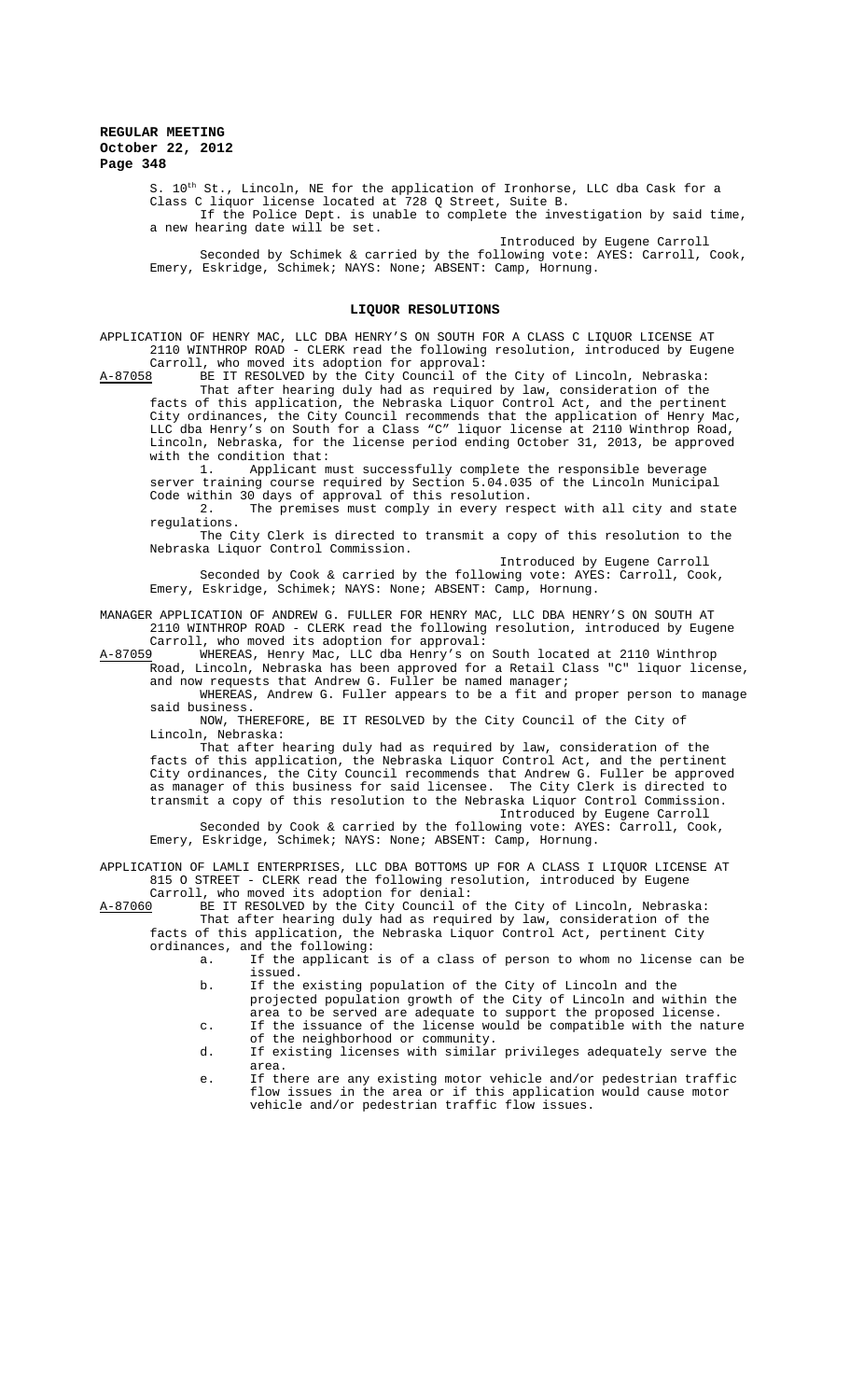- f. If there is an adequate number of existing law enforcement
- officers in the area. g. If there are zoning and/or distance restrictions that prevent the issuance of a license.
- h. If there are sanitation and/or sanitary conditions on or about the area.
- i. If a citizens' protest has been made.

The City Council recommends to the Nebraska Liquor Control Commission that the application of Lamli Enterprises, LLC dba Bottoms Up for a Class "I" liquor license at 815 O Street, Lincoln, Nebraska, be denied. The City Council has determined that the application should be denied for one or more of the following reasons:

- a. The applicant is unfit, unwilling, and/or unable to properly
- provide the service proposed within the City of Lincoln. b. The applicant cannot conform to all provisions and requirements of and rules and regulations adopted pursuant to the Nebraska Liquor Control Act and/or pertinent City ordinances.
- c. The applicant has not demonstrated that the type of management and control to be exercised over the premises described in the application will be sufficient to insure that the licensed business can conform to all provisions and requirements of and rules and regulations adopted pursuant to the Nebraska Liquor Control Act, and pertinent City ordinances.
- d. The applicant has not demonstrated that the issuance of the license is or will be required by the present or future public convenience and necessity.

BE IT FURTHER RESOLVED that the City Clerk is directed to transmit a copy of this resolution to the Nebraska Liquor Control Commission.

Introduced by Eugene Carroll Seconded by Cook & carried by the following vote: AYES: Carroll, Cook,

Emery, Eskridge, Schimek; NAYS: None; ABSENT: Camp, Hornung.

MANAGER APPLICATION OF TAMRA WARDYN FOR LAMLI ENTERPRISES, LLC DBA BOTTOMS UP AT 815 O STREET - CLERK read the following resolution, introduced by Eugene Carroll, who

moved its adoption for denial:<br>A-87061 WHEREAS, Lamli Enterpris WHEREAS, Lamli Enterprises, LLC dba Bottoms Up located at 815 O Street, Lincoln, Nebraska has been approved for a Retail Class "I" liquor license, and now requests that Tamra Wardyn be named manager;

NOW, THEREFORE, BE IT RESOLVED by the City Council of the City of Lincoln, Nebraska:

That after hearing duly had as required by law, consideration of the facts of this application, the Nebraska Liquor Control Act, and the pertinent City ordinances, the City Council recommends to the Nebraska Liquor Commission that Tamra Wardyn be denied as manager of this business for said licensee. The City Council has determined that the application should be denied for one or more of the following reasons:<br>a. The applicant is

The applicant is unfit, unwilling, and/or unable to properly

- provide the service proposed within the City of Lincoln. b. The applicant cannot conform to all provisions and requirements of and rules and regulations adopted pursuant to the Nebraska Liquor Control Act and/or pertinent City ordinances.
- c. The applicant has not demonstrated that the type of management and control to be exercised over the premises described in the application will be sufficient to insure that the licensed business can conform to all provisions and requirements of and rules and regulations adopted pursuant to the Nebraska Liquor Control Act, and pertinent City ordinances.

The City Clerk is directed to transmit a copy of this resolution to the Nebraska Liquor Control Commission.

Introduced by Eugene Carroll

Seconded by Cook & carried by the following vote: AYES: Carroll, Cook, Emery, Eskridge, Schimek; NAYS: None; ABSENT: Camp, Hornung.

APPLICATION OF BLOCK 21, LLC DBA COURTYARD BY MARRIOTT FOR A CLASS C LIQUOR LICENSE AT 808 R STREET - CLERK read the following resolution, introduced by Eugene

Carroll, who moved its adoption for approval:<br>A-87062 BE IT RESOLVED by the City Council of t BE IT RESOLVED by the City Council of the City of Lincoln, Nebraska: That after hearing duly had as required by law, consideration of the facts of this application, the Nebraska Liquor Control Act, and the pertinent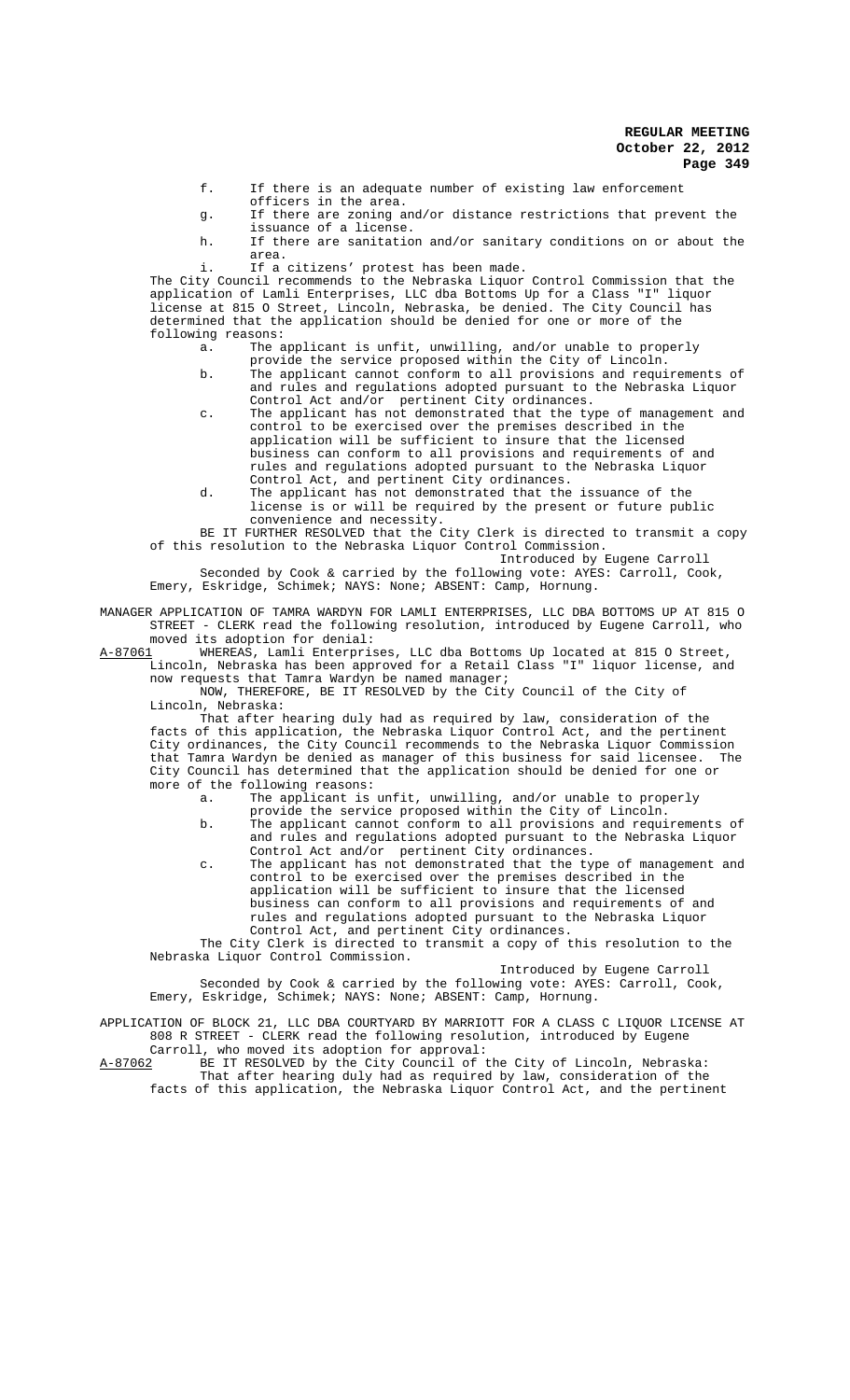City ordinances, the City Council recommends that the application of Block 21, LLC dba Courtyard by Marriott for a Class "C" liquor license at 808 R Street, Lincoln, Nebraska, for the license period ending October 31, 2013, be approved with the condition that:

1. Applicant must successfully complete the responsible beverage server training course required by Section 5.04.035 of the Lincoln Municipal Code within 30 days of approval of this resolution.

2. The premises must comply in every respect with all city and state regulations.

The City Clerk is directed to transmit a copy of this resolution to the Nebraska Liquor Control Commission.

Introduced by Eugene Carroll

Seconded by Cook & carried by the following vote: AYES: Carroll, Cook, Emery, Eskridge, Schimek; NAYS: None; ABSENT: Camp, Hornung.

MANAGER APPLICATION OF ERIC GROFF FOR BLOCK 21, LLC DBA COURTYARD BY MARRIOTT AT 808 R STREET - CLERK read the following resolution, introduced by Eugene Carroll, who moved its adoption for approval:<br>A-87063 WHEREAS, Block 21, LLC dba

WHEREAS, Block 21, LLC dba Courtyard by Marriott located at 808 R Street, Lincoln, Nebraska has been approved for a Retail Class "C" liquor license, and now requests that Eric Groff be named manager;

WHEREAS, Eric Groff appears to be a fit and proper person to manage said business.

NOW, THEREFORE, BE IT RESOLVED by the City Council of the City of Lincoln, Nebraska:

That after hearing duly had as required by law, consideration of the facts of this application, the Nebraska Liquor Control Act, and the pertinent City ordinances, the City Council recommends that Eric Groff be approved as manager of this business for said licensee. The City Clerk is directed to transmit a copy of this resolution to the Nebraska Liquor Control Commission. Introduced by Eugene Carroll

Seconded by Cook & carried by the following vote: AYES: Carroll, Cook, Emery, Eskridge, Schimek; NAYS: None; ABSENT: Camp, Hornung.

## **ORDINANCES - 2ND READING & RELATED RESOLUTIONS (as required)**

- VACATION NO. 12006 VACATING THE EAST-WEST ALLEY BETWEEN NORTH 11TH STREET AND NORTH 12TH STREET AND LINCOLN MALL AND K STREET.(RELATED: 12-135, 12R-248, 12-136, 12R-249) (ACTION DATE: 10/29/12) - CLERK read an ordinance, introduced by DiAnna Schimek, vacating the east-west alley between North 11<sup>th</sup> Street and North 12<sup>th</sup> Street and Lincoln Mall and K Street, and retaining title thereto in the city of Lincoln, Lancaster County, Nebraska, the second time.
- APPROVING THE 3 LANDMARK CENTRE REDEVELOPMENT AGREEMENT BETWEEN THE CITY AND NEBCO, INC. RELATING TO THE REDEVELOPMENT OF PROPERTY GENERALLY LOCATED BETWEEN 11TH AND 12TH STREETS AND K STREET CENTENNIAL MALL. (RELATED: 12-135, 12R-248, 12- 136, 12R-249) (ACTION DATE: 10/29/12)
- AUTHORIZING THE ISSUANCE OF TAX ALLOCATION BONDS WITH A TOTAL NOT TO EXCEED \$2.2 MILLION FOR THE CITY OF LINCOLN, 3 LANDMARK CENTRE REDEVELOPMENT PROJECT. (RELATED: 12-135, 12R-248, 12-136, 12R-249) (ACTION DATE: 10/29/12) - CLERK read an ordinance, introduced by DiAnna Schimek, authorizing and providing for the issuance of City of Lincoln, Nebraska tax allocation bonds, notes or other obligations in one or more taxable or tax-exempt series, in an aggregate principal amount not to exceed \$2,200,000 for the purpose of (1) paying the costs of acquiring, purchasing, constructing, reconstructing, improving, extending, rehabilitating, installing, equipping, furnishing and completing certain public improvements within the City's 3 Landmark Centre Project Area, including acquiring any real estate and/or interests in real estate in connection therewith, and (2) paying the costs of issuance thereof; prescribing the form and certain details of the bonds, notes or other obligations; pledging certain tax revenue and other revenue to the payment of the principal of and interest on the bonds, notes or other obligations as the same become due; limiting payment of the bonds, notes or other obligations to such tax revenues; creating and establishing funds and accounts; delegating, authorizing and directing the finance director to exercise his independent discretion and judgment in determining and finalizing certain terms and provisions of the bonds, notes or other obligations not specified herein; taking other actions and making other covenants and agreements in connection with the foregoing; and related matters, the second time.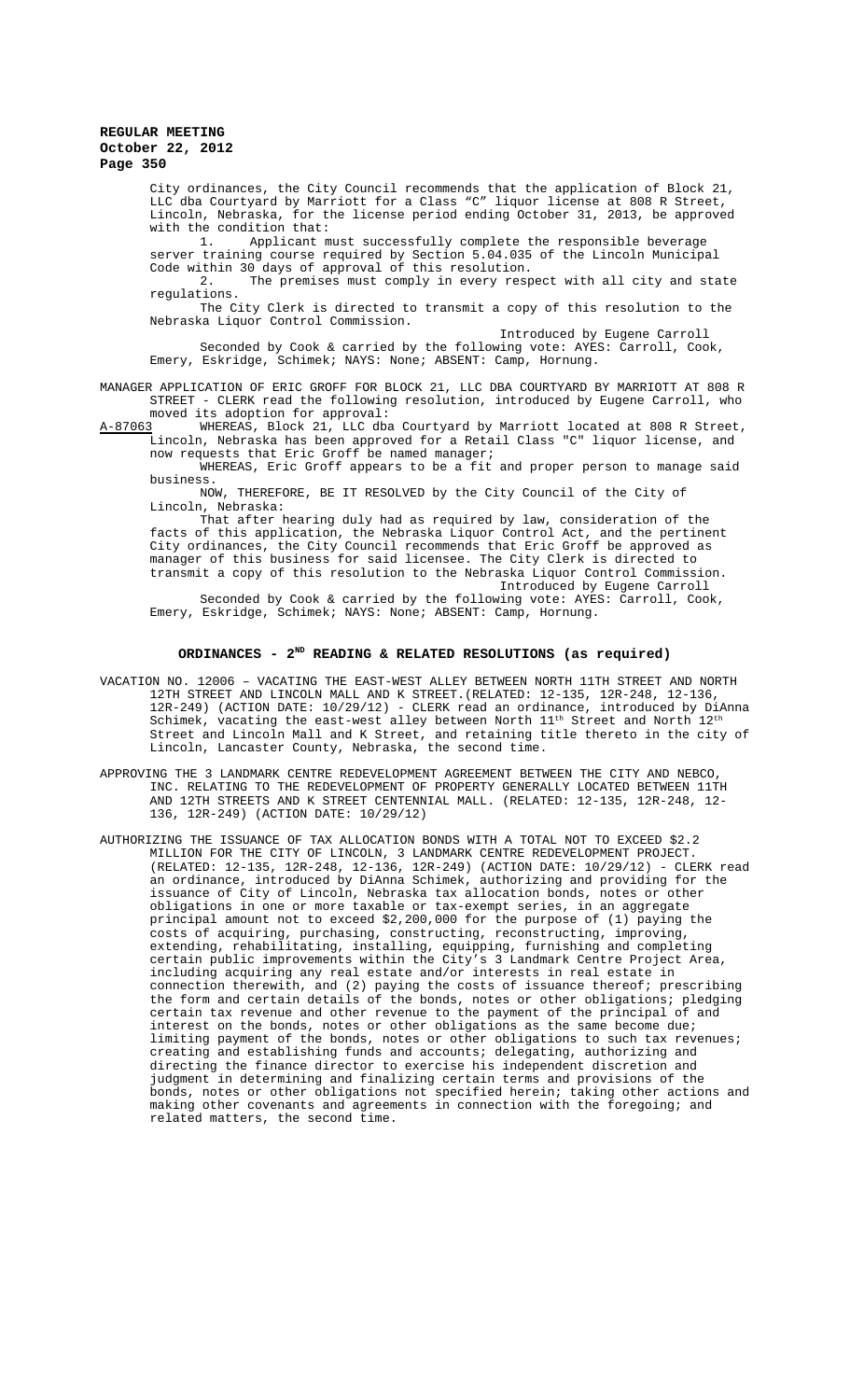AMENDING THE FY 12/13 CIP TO AUTHORIZE AND APPROPRIATE \$2.2 MILLION IN TIF FUNDS FOR THE 3 LANDMARK CENTRE REDEVELOPMENT PROJECT GENERALLY LOCATED BETWEEN 11TH AND 12TH STREET, K STREET AND CENTENNIAL MALL. (RELATED: 12-135, 12R-248, 12-136, 12R-249) (ACTION DATE: 10/29/12)

#### **PUBLIC HEARING - RESOLUTIONS**

RE-ADOPTING THE WATER SYSTEM IMPACT FEE SCHEDULE, WATER DISTRIBUTION IMPACT FEE SCHEDULE, WASTEWATER IMPACT FEE SCHEDULE, ARTERIAL STREET IMPACT FEE SCHEDULE, AND NEIGHBORHOOD PARK AND TRAIL IMPACT FEE SCHEDULE WITHOUT ANY ADJUSTMENT FOR INFLATION FOR 2013 - CLERK read the following resolution, introduced by DiAnna Schimek, who moved its adoption:<br>A-87064 WHEREAS, Lincoln Municipal

WHEREAS, Lincoln Municipal Code Section 27.82.050 provides for the City Council to establish the amount of each required impact fee through the adoption of impact fee schedules; and

WHEREAS, the City Council has considered the Lincoln Impact Fee Study prepared by Duncan & Associates dated October, 2002; and

WHEREAS, on January 13, 2003 the City Council adopted Resolution No. A-81905 adopting the Water System Impact Fee Schedule, Water Distribution Impact<br>Fee Schedule, Wastewater Impact Fee Schedule, Arterial Street Impact Fee Wastewater Impact Fee Schedule, Arterial Street Impact Fee<br>Neighborhood Park and Trail Impact Fee Schedule, establishing such Schedule, and Neighborhood Park and Trail Impact Fee Schedule, establishing such impact fees for calendar years 2003, 2004, 2005, 2006, and 2007 as set forth is Attachments A, B, C, D, and E to Resolution No. A-81905; and

WHEREAS, pursuant to subsection (k) of Lincoln Municipal Code 27.82.110, beginning on January 1, 2005 and on January 1 of each following year unless and until the impact fee schedules are otherwise revised or replaced by the City Council, each amount set forth in each schedule shall be adjusted to reflect the effects of inflation on those costs as set forth in the Impact Fee Study; and

WHEREAS, on November 17, 2008, the City Council adopted Resolution No. A-85142 adopting the Water System Impact Fee Schedule, Water Distribution Impact Fee Schedule, Wastewater Impact Fee Schedule, Arterial Street Impact Fee Schedule, and Neighborhood Park and Trail Impact Fee Schedule beginning January 1, 2007, for calendar year 2009 without any adjustment for inflation; and

WHEREAS, pursuant to Resolution No. A-85142 beginning on January 1, 2010 and on January 1 of each following year, unless and until the impact fee schedules are otherwise revised or replaced by the City Council, each amount set forth in each schedule shall be adjusted to reflect the effects of inflation on those costs set forth in the Impact Fee Study; and

WHEREAS, on January 4, 2010 the City Council adopted Resolution No. A-85643 adopting the Water System Impact Fee Schedule, Water Distribution Impact Fee Schedule, Wastewater Impact Fee Schedule, Arterial Street Impact Fee Schedule, and Neighborhood Park and Trail Impact Fee Schedule beginning January 1, 2007 for calendar year 2010 without any adjustment for inflation; and

WHEREAS, on January 10, 2011 the City Council adopted Resolution No. A-86207 adopting the Water System Impact Fee Schedule, Water Distribution Impact Fee Schedule, Wastewater Impact Fee Schedule, Arterial Street Impact Fee Schedule, and Neighborhood Park and Trail Impact Fee Schedule beginning January 1, 2007 for calendar year 2011 without any adjustment for inflation; and

WHEREAS, on November 14, 2011 the City Council adopted Resolution No. A-86598 adopting the Water System Impact Fee Schedule, Water Distribution Impact Fee Schedule, Wastewater Impact Fee Schedule, Arterial Street Impact Fee Schedule, and Neighborhood Park and Trail Impact Fee Schedule beginning January 1, 2007 for calendar year 2012 without any adjustment for inflation; and

WHEREAS, the City Council has determined that the Water System Impact Fee Schedule, Water Distribution Impact Fee Schedule, Wastewater Impact Fee Schedule, Arterial Street Impact Fee Schedule, and Neighborhood Park and Trail Impact Fee Schedule beginning January 1, 2007 should be re-adopted for calendar year 2013 without any adjustment for inflation.

NOW, THEREFORE, BE IT RESOLVED by the City Council of the City of Lincoln, Nebraska:

That the Water System Impact Fee Schedule, Water Distribution Impact Fee Schedule, Wastewater Impact Fee Schedule, Arterial Street Impact Fee Schedule, and Neighborhood Park and Trail Impact Fee Schedule beginning January 1, (Attachments A, B, C, D, and E respectively) established by Resolution No. A-81905 are hereby re-adopted for calendar year 2013.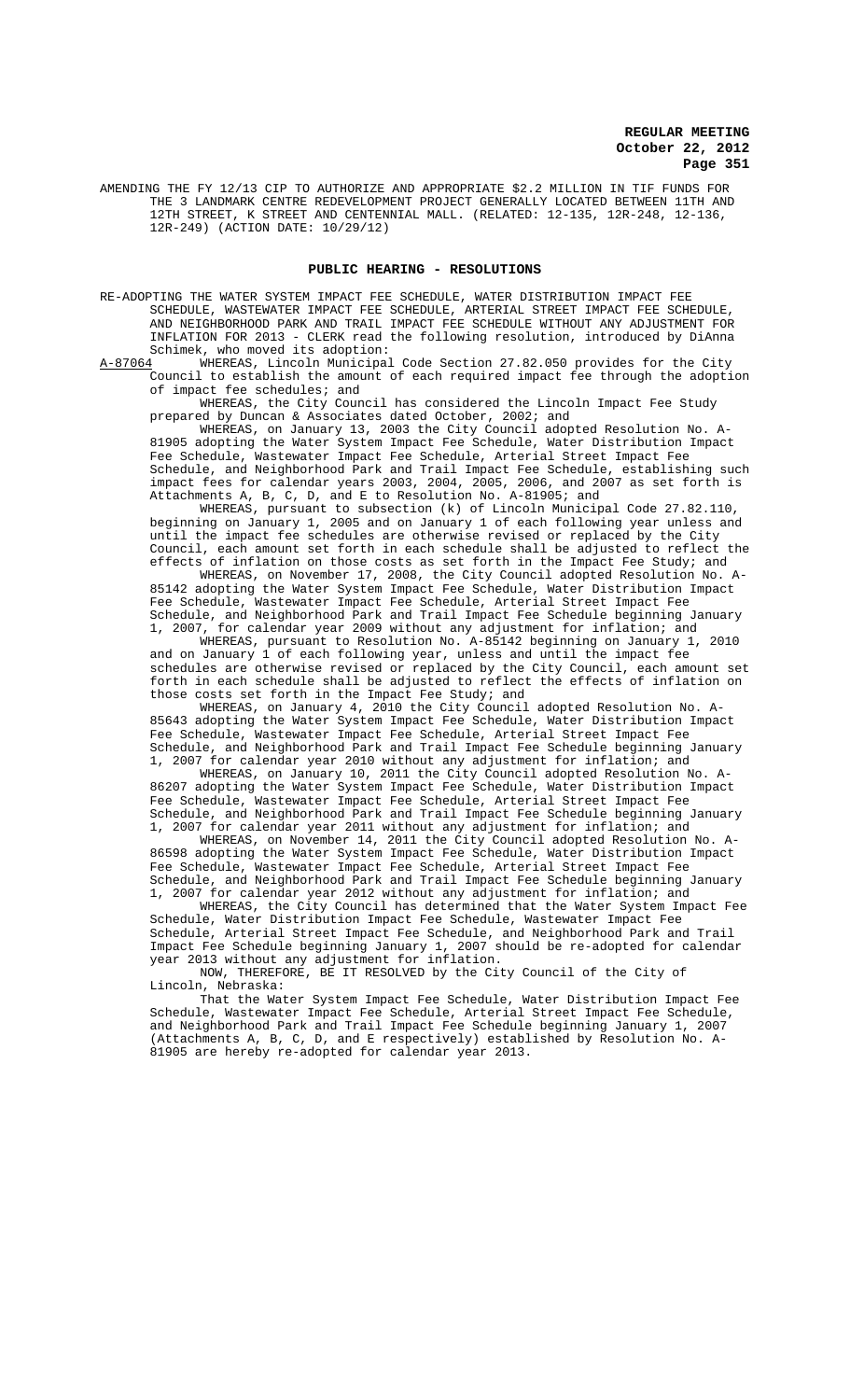BE IT FURTHER RESOLVED that on January 1, 2014 and on January 1 of each following year, unless and until said re-adopted impact fee schedules beginning January 1, 2007 are otherwise revised or replaced, each amount set forth in each schedule shall be adjusted to reflect the effects of inflation on those costs as set forth in the Impact Fee Study.

Introduced by DiAnna Schimek Seconded by Carroll & carried by the following vote: AYES: Carroll, Emery, Eskridge, Schimek; NAYS: Cook; ABSENT: Camp, Hornung.

### **ORDINANCE - 3RD READING & RELATED RESOLUTIONS (as required)**

VACATION NO. 11012 - VACATING NORTH 44TH STREET FROM THE SOUTH LOT LINE OF LOT 68 I.T. TO THE NORTH LINE OF MORTON STREET, GENERALLY LOCATED AT NORTH 44TH STREET AND SUPERIOR STREET - CLERK read an ordinance, introduced by Carl Eskridge, vacating a portion of North 44th Street from the south lot line of Lot 68 I.T. in the Southwest Quarter of Section 5, Township 10 North, Range 7 East of the 6th P.M., Lincoln, Lancaster County, Nebraska, to the north line of Morton Street, generally located at North 44th Street and Superior Street, and retaining title thereto in the City of Lincoln, Lancaster County, Nebraska, the third time.

SCHIMEK Moved to pass the ordinance as read. Seconded by Carroll & carried by the following vote: AYES: Carroll, Cook, Emery, Eskridge, Schimek; NAYS: None; ABSENT: Camp, Hornung. The ordinance, being numbered **#19796**, is recorded in Ordinance Book #28, Page .

APPROVING A LAND EXCHANGE AGREEMENT BETWEEN THE CITY OF LINCOLN AND EIGHTH & T, LLC, PERTAINING TO THE WEST HAYMARKET ARENA PROJECT AND CONSTRUCTION OF THE 10TH

STREET AND SALT CREEK STREET IMPROVEMENT PROJECT - PRIOR to reading:<br>CARROLL, Moved MTA #1 to amend Rill No. 12-134 by accepting the substi Moved MTA #1 to amend Bill No. 12-134 by accepting the substitute Land Exchange Agreement (Eighth & T) attached hereto.

Seconded by Cook & carried by the following vote: AYES: Carroll, Cook, Emery, Eskridge, Schimek; NAYS: None; ABSENT: Camp, Hornung.

CLERK Read an ordinance, introduced by Carl Eskridge, approving the Land Exchange Agreement between the City of Lincoln and Eighth & T, LLC, pertaining to the West Haymarket Arena Project and construction of the 10th Street and Salt Creek Street Improvement Project, upon the terms and conditions set forth in said Land Exchange Agreement, which is attached hereto marked as Attachment "A", the third time.<br>CARROLL Moved to

Moved to pass the ordinance as amended. Seconded by Schimek & carried by the following vote: AYES: Carroll, Cook,

Emery, Eskridge, Schimek; NAYS: None; ABSENT: Camp, Hornung. The ordinance, being numbered **#19797**, is recorded in Ordinance Book #28, Page .

# ORDINANCES - 1<sup>st</sup> READING & RELATED RESOLUTIONS (as required)

APPROVING THE ALLOCATION OF \$748,000 ANNUALLY OF CAPITAL IMPROVEMENTS FUNDS APPROPRIATED IN THE FY 2012 - 13 AND FY 2013 - 14 BUDGET TO CERTAIN PROJECTS WITHIN THE PARKS AND RECREATION DEPARTMENT - CLERK read an ordinance, introduced by Eugene Carroll, approving the transfer of unspent and unencumbered appropriations to certain capital improvement projects within the Parks and Recreation Department, the first time.

## RESOLUTIONS - 1<sup>st</sup> READING - ADVANCE NOTICE

APPROVING A CONTRACT AGREEMENT BETWEEN THE CITY OF LINCOLN, LANCASTER COUNTY, THE LINCOLN-LANCASTER COUNTY PUBLIC BUILDING COMMISSION, AND HEINE'S PAINTING & DECORATIVE CONCRETE, INC. FOR UNIT PRICING FOR MISCELLANEOUS PAINTING SERVICES, PURSUANT TO BID NO. 12-189, FOR A FOUR-YEAR TERM.

ACCEPTING THE REPORT OF NEW AND PENDING CLAIMS AGAINST THE CITY AND APPROVING DISPOSITION OF CLAIMS SET FORTH FOR THE PERIOD OF OCTOBER 1 - 15, 2012.

APPLICATION OF JOHN S. GOULD AND W. DONALD GOULD TO USE THE PUBLIC RIGHT-OF-WAY AT 301 NORTH 8TH STREET FOR DOCK AND OUTDOOR SEATING.

MISC. 12008 - DECLARING THE 1ST & CORNHUSKER HIGHWAY REDEVELOPMENT AREA AS BLIGHTED AND SUBSTANDARD IN AN ESTIMATED 78 ACRES GENERALLY BOUNDED BY CORNHUSKER HIGHWAY, NORTH 4TH STREET, ADAMS STREET AND NORTH 1ST STREET.